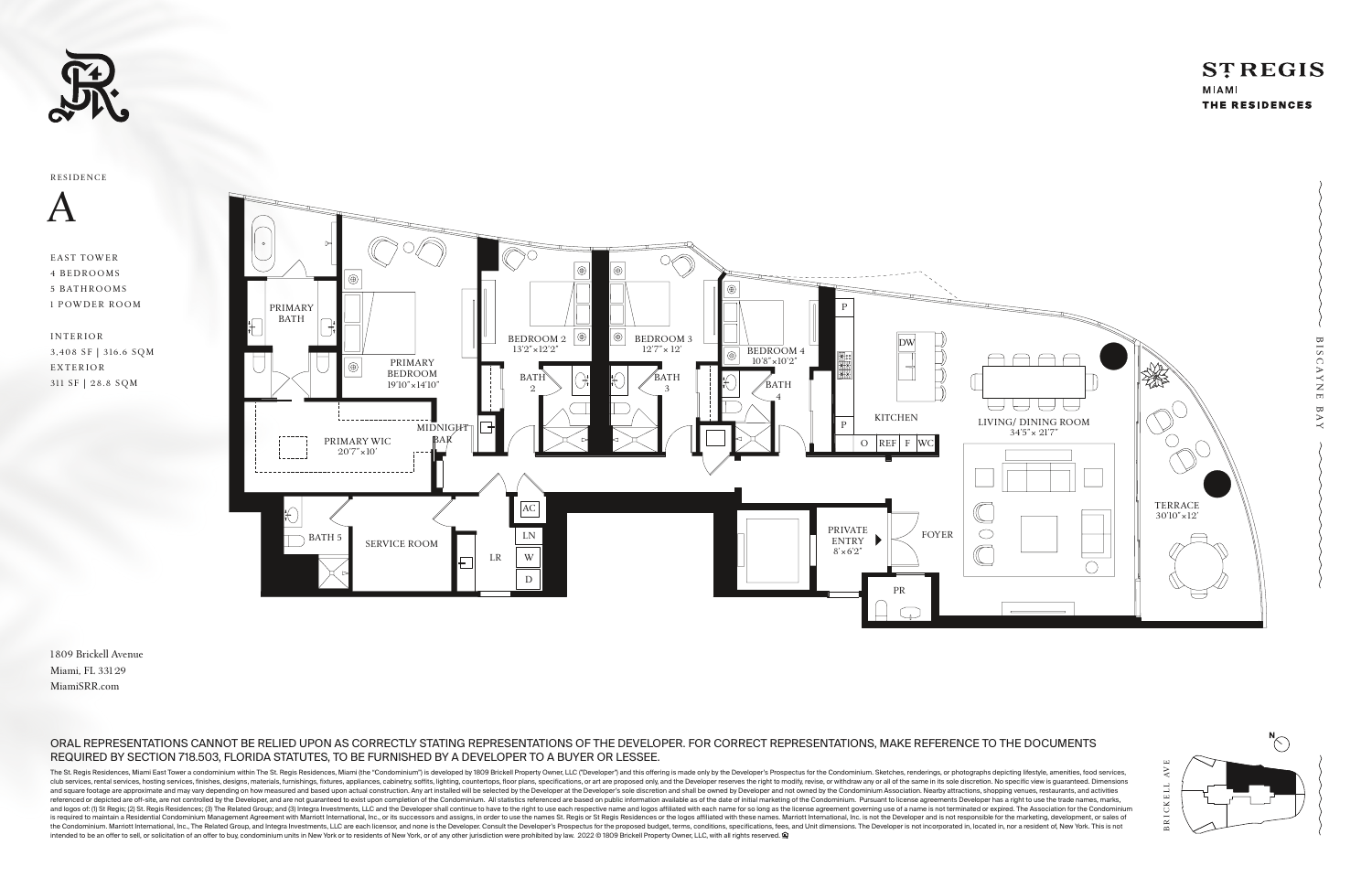





### ORAL REPRESENTATIONS CANNOT BE RELIED UPON AS CORRECTLY STATING REPRESENTATIONS OF THE DEVELOPER. FOR CORRECT REPRESENTATIONS, MAKE REFERENCE TO THE DOCUMENTS REQUIRED BY SECTION 718.503, FLORIDA STATUTES, TO BE FURNISHED BY A DEVELOPER TO A BUYER OR LESSEE.

The St. Regis Residences, Miami East Tower a condominium within The St. Regis Residences, Miami (the "Condominium") is developed by 1809 Brickell Property Owner, LLC ("Developer") and this offering is made only by the Deve club services, rental services, hosting services, finishes, designs, materials, furnishings, fixtures, appliances, cabinetry, soffits, lighting, countertops, floor plans, specifications, or art are proposed only, and the D and square footage are approximate and may vary depending on how measured and based upon actual construction. Any art installed will be selected by the Developer's sole discretion and shall be owned by Developer and not ow referenced or depicted are off-site, are not controlled by the Developer, and are not guaranteed to exist upon completion of the Condominium. All statistics referenced are based on public information available as of the da and logos of: (1) St Regis; (2) St. Regis; (2) St. Regis Residences; (3) The Related Group; and (3) Integra Investments, LLC and the Developer shall continue to have to the right to use each respective name and logos affil is required to maintain a Residential Condominium Management Agreement with Marriott International, Inc., or its successors and assigns, in order to use the names St. Regis or St Regis or St Regis or the logos affiliated w the Condominium. Marriott International, Inc., The Related Group, and Integra Investments, LLC are each licensor, and none is the Developer. Consult the Developer's Prospectus for the proposed budget, terms, conditions, sp intended to be an offer to sell, or solicitation of an offer to buy, condominium units in New York or to residents of New York, or of any other jurisdiction were prohibited by law. 2022 © 1809 Brickell Property Owner, LLC,

# **STREGIS**

MIAMI THE RESIDENCES

1809 Brickell Avenue Miami, FL 331 29 MiamiSRR.com

EAST TOWER 4 BEDROOMS 5 BATHROOMS 1 POWDER ROOM

I N T E R IOR 3, 390 SF | 314 .9 SQM E X T E R IOR 311 SF | 2 8.8 SQM

B

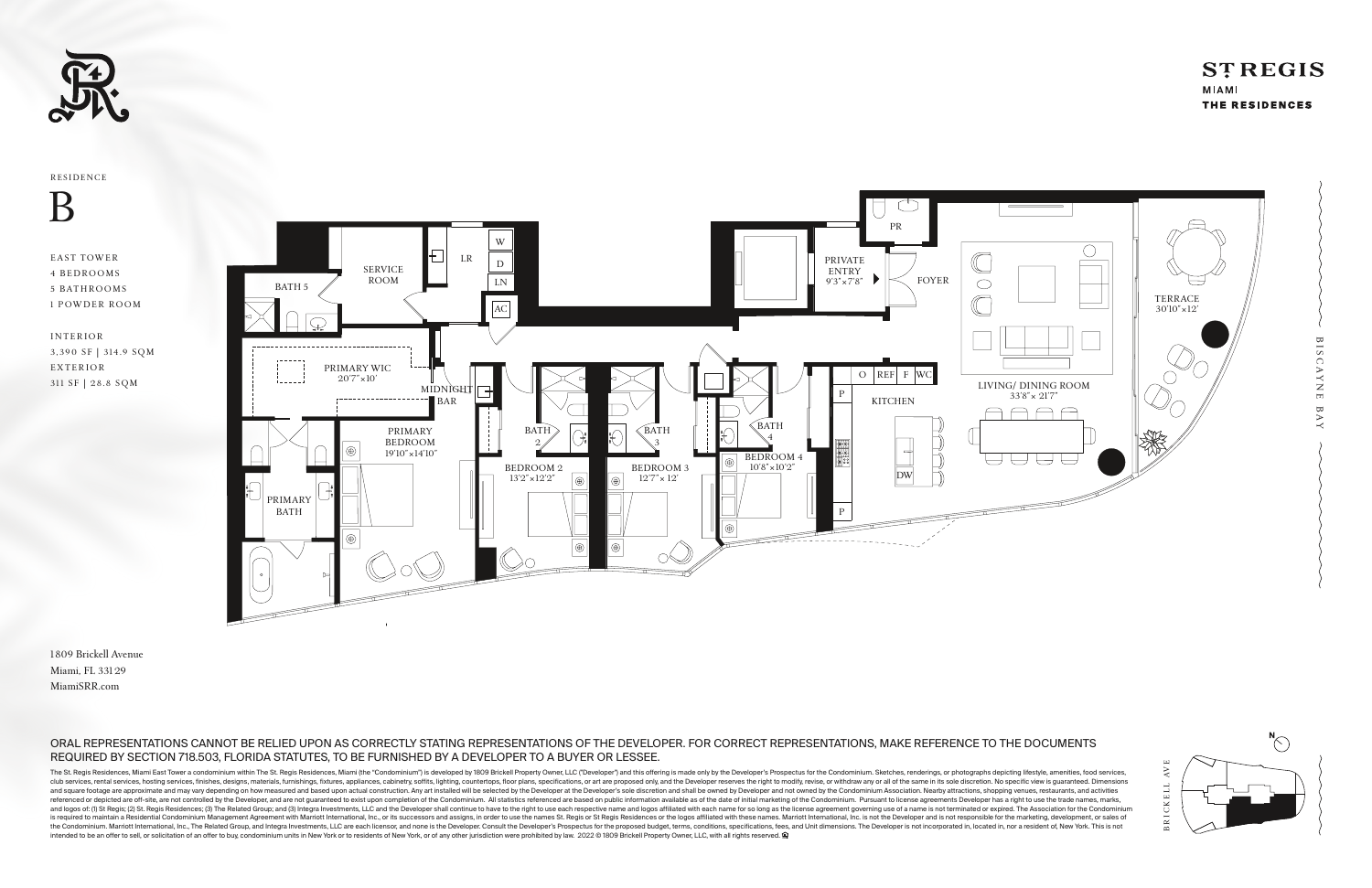





### ORAL REPRESENTATIONS CANNOT BE RELIED UPON AS CORRECTLY STATING REPRESENTATIONS OF THE DEVELOPER. FOR CORRECT REPRESENTATIONS, MAKE REFERENCE TO THE DOCUMENTS REQUIRED BY SECTION 718.503, FLORIDA STATUTES, TO BE FURNISHED BY A DEVELOPER TO A BUYER OR LESSEE.

The St. Regis Residences, Miami East Tower a condominium within The St. Regis Residences, Miami (the "Condominium") is developed by 1809 Brickell Property Owner, LLC ("Developer") and this offering is made only by the Deve club services, rental services, hosting services, finishes, designs, materials, furnishings, fixtures, appliances, cabinetry, soffits, lighting, countertops, floor plans, specifications, or art are proposed only, and the D and square footage are approximate and may vary depending on how measured and based upon actual construction. Any art installed will be selected by the Developer's sole discretion and shall be owned by Developer and not ow referenced or depicted are off-site, are not controlled by the Developer, and are not guaranteed to exist upon completion of the Condominium. All statistics referenced are based on public information available as of the da and logos of: (1) St Regis; (2) St. Regis; (2) St. Regis Residences; (3) The Related Group; and (3) Integra Investments, LLC and the Developer shall continue to have to the right to use each respective name and logos affil is required to maintain a Residential Condominium Management Agreement with Marriott International, Inc., or its successors and assigns, in order to use the names St. Regis or St Regis or St Regis or the logos affiliated w the Condominium. Marriott International, Inc., The Related Group, and Integra Investments, LLC are each licensor, and none is the Developer. Consult the Developer's Prospectus for the proposed budget, terms, conditions, sp intended to be an offer to sell, or solicitation of an offer to buy, condominium units in New York or to residents of New York, or of any other jurisdiction were prohibited by law. 2022 © 1809 Brickell Property Owner, LLC,



MIAMI THE RESIDENCES



EAST TOWER 3 BEDROOMS 3 BATHROOMS 1 POWDER ROOM

I N T E R IOR 2,728 SF | 253.4 SQM E X T E R IOR 238 SF | 22.1 SQM

C